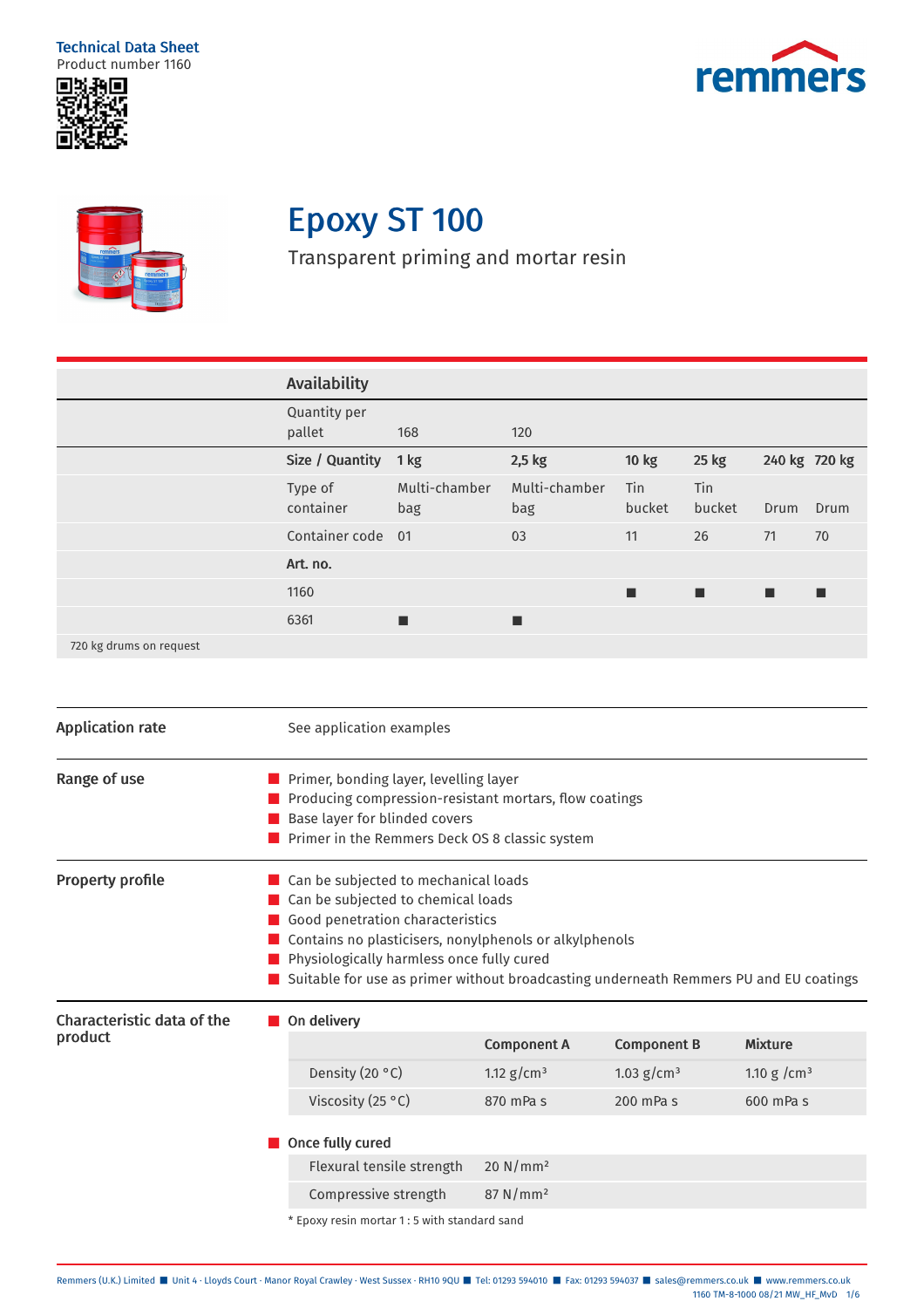Epoxy ST 100





|                                                     | product specifications.                                                                                                                                                                                                                                                                                                 | The values stated represent typical characteristic data of the product and are not to be understood as binding                                                                                                                                                                                                                                                                                                                                                                                                                                                                                                                                                                                                                                                                                                                               |
|-----------------------------------------------------|-------------------------------------------------------------------------------------------------------------------------------------------------------------------------------------------------------------------------------------------------------------------------------------------------------------------------|----------------------------------------------------------------------------------------------------------------------------------------------------------------------------------------------------------------------------------------------------------------------------------------------------------------------------------------------------------------------------------------------------------------------------------------------------------------------------------------------------------------------------------------------------------------------------------------------------------------------------------------------------------------------------------------------------------------------------------------------------------------------------------------------------------------------------------------------|
| <b>Certificates</b>                                 | > Application directions Remmers Deck OS 8 classic<br>> Fire test (classification) Remmers Deck OS 8 classic<br>> Rear moisture penetration<br><b>Slip resistance R11 V4</b><br>⋗<br>> Fire test (classification)<br>> Sustainability data sheet                                                                        |                                                                                                                                                                                                                                                                                                                                                                                                                                                                                                                                                                                                                                                                                                                                                                                                                                              |
| Possible system products                            | > PUR Uni Color (6800)<br>> Epoxy OS Color (6980)<br>> Epoxy Color Top (6191)                                                                                                                                                                                                                                           |                                                                                                                                                                                                                                                                                                                                                                                                                                                                                                                                                                                                                                                                                                                                                                                                                                              |
| Preparation                                         | Substrate requirements<br>interfere with adhesion.<br>least 25 $N/mm^2$ .<br>according to DIN EN 13578 in the OS 8 system.                                                                                                                                                                                              | The substrate must be firm, dimensionally stable, capable of bearing loads and free of<br>loose constituents, dust, oil, grease, rubber marks and other substances that could<br>The tensile strength of the surface of the substrate must be at least 1.5 $N/mm2$ on average<br>(smallest individual value of at least 1.0 N/mm <sup>2</sup> ), and the compressive strength must be at<br>When used in the OS 8 system, the tensile strength of the substrate must be at least<br>2.0 N/mm <sup>2</sup> on average (smallest individual value of at least 1.5 N/mm <sup>2</sup> ).<br>Test report available on bond behaviour in conjunction with rear moisture penetration<br>Substrates must have reached their moisture balance and must also be protected against<br>moisture penetration from the reverse side, including during use. |
|                                                     | Concrete                                                                                                                                                                                                                                                                                                                | max. 4 m% moisture                                                                                                                                                                                                                                                                                                                                                                                                                                                                                                                                                                                                                                                                                                                                                                                                                           |
|                                                     | Cement screed                                                                                                                                                                                                                                                                                                           | max. 4 m% moisture                                                                                                                                                                                                                                                                                                                                                                                                                                                                                                                                                                                                                                                                                                                                                                                                                           |
|                                                     | Anhydrite screed                                                                                                                                                                                                                                                                                                        | max, 0.3 m% moisture                                                                                                                                                                                                                                                                                                                                                                                                                                                                                                                                                                                                                                                                                                                                                                                                                         |
|                                                     | Magnesite screed                                                                                                                                                                                                                                                                                                        | 2-4 m% moisture                                                                                                                                                                                                                                                                                                                                                                                                                                                                                                                                                                                                                                                                                                                                                                                                                              |
|                                                     | penetrate from building elements or the ground.<br>recommended for use with anhydrite and magnesite screeds.                                                                                                                                                                                                            | In the case of anhydrite and magnesite screeds, moisture cannot be permitted to<br>As a general principle, systems which permit the diffusion of water vapour are                                                                                                                                                                                                                                                                                                                                                                                                                                                                                                                                                                                                                                                                            |
|                                                     | <b>Substrate preparation</b><br>Prepare the substrate by suitable means, e.g. steel ball jetting or diamond grinding, so<br>that it meets the requirements specified above.<br>Broken out or missing areas in the substrate should be filled flush with the surface using<br>Remmers PCC systems or Remmers EP mortars. |                                                                                                                                                                                                                                                                                                                                                                                                                                                                                                                                                                                                                                                                                                                                                                                                                                              |
| <b>Production of the</b><br>mixture<br>A:B<br>75:25 | <b>Multi-chamber bag</b><br>Combi-container                                                                                                                                                                                                                                                                             | Open the outer packaging along the perforation and remove the transparent multi-<br>chamber bag. Remove the dividing strip on the bag. Then mix the two components<br>together by kneading the contents of the bag intensively (approx. 60 seconds).                                                                                                                                                                                                                                                                                                                                                                                                                                                                                                                                                                                         |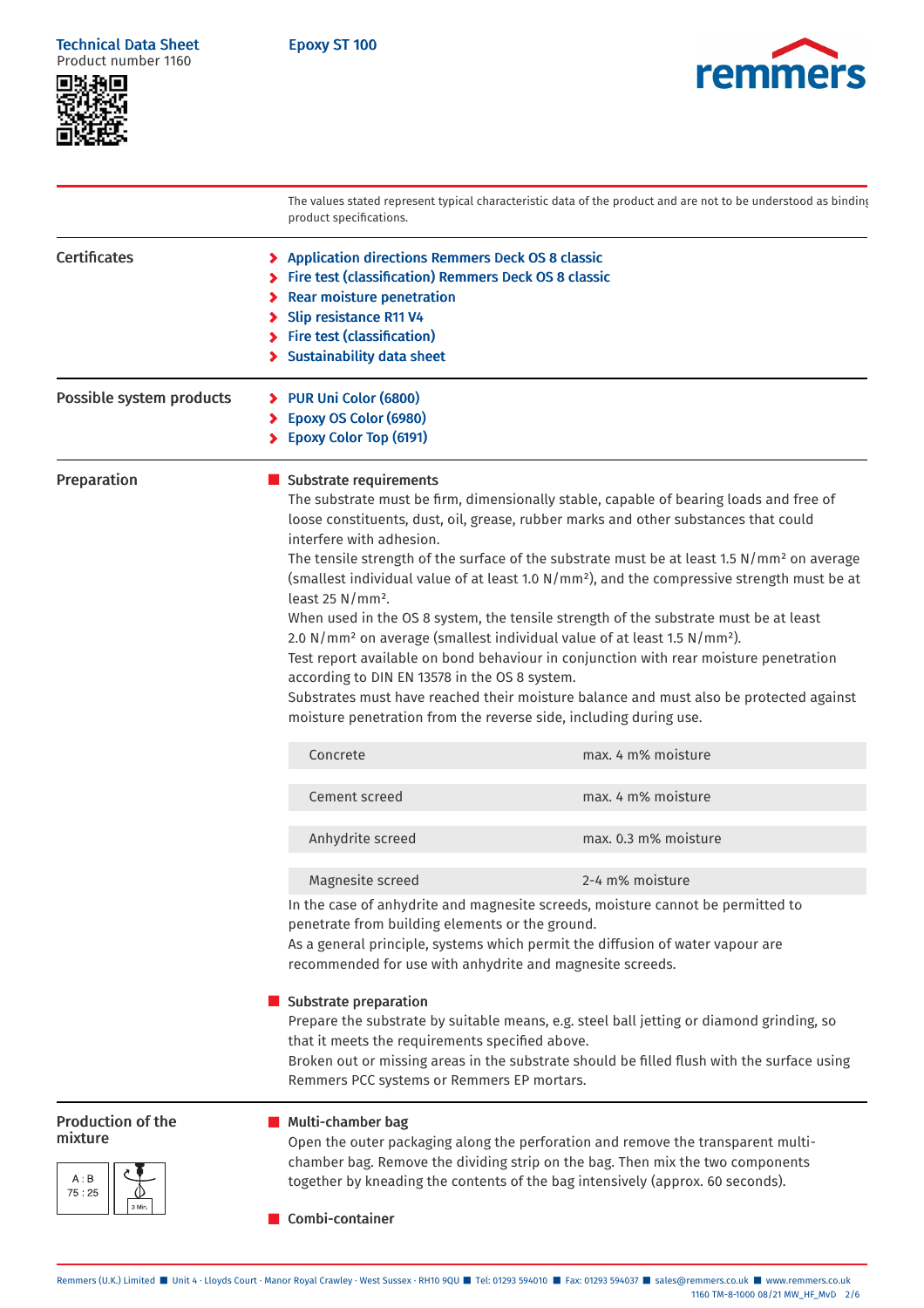## Epoxy ST 100







Add the entire quantity of the hardener (component B) to the base compound (component A).

Mix thoroughly with a slow-speed electric mixer (approx. 300 - 400 rpm). Pour the mixture into a separate container and mix again thoroughly. Mix for at least 3 minutes. Insufficient mixing is indicated by streaks forming.

| 75 : 25 parts by weight |
|-------------------------|

In the case of filled systems, slowly stir the corresponding quantity of filler into the reaction resin mixture and mix thoroughly.

As soon as the mixture is ready to use, apply it in full to the prepared surface and spread it using suitable tools.



# Directions For professional users only!

## ■ Conditions for use

Temperature of the material, air and substrate: from min. +8 °C to max. +30 °C. During the curing process, the applied material should be protected from moisture which could impair the surface and impair the adhesion. Relative humidity should not exceed 80%.

The temperature of the substrate must be at least 3 °C above the dew point temperature during application and curing.

# ■ Working time (+20 °C)

Approx. 25 minutes

# ■ Waiting time (+20 °C)

Waiting times between coats should be at least 12 hours and max. 48 hours. If waiting times are longer due to site conditions, the surface of the previous coat must be broadcast in a specific manner with fire-dried quartz sand (e.g. grain size 0.3-0.8 mm) while fresh or sanded back until stress-whitening begins to occur before proceeding to the next step.

# ■ Drying time (+20 °C)

Foot traffic after 1 day, mechanical loads after 3 days, full loading capacity after 7 days. At lower temperatures: foot traffic after 1.5 days (+12 °C) or 2 days (+8 °C).

Setting may be accelerated by adding ACC H. The associated directions for use are available upon request.

As a general principle, higher temperatures will reduce and lower temperatures will increase the times stated.

Application examples **Interprese Interpretent** Impregnation/strengthening The mixed resin is diluted with up to 20% by mass of Remmers V 101 Thinner and applied to the surface until saturation, using a suitable tool, e.g. rubber blade, and then worked into the substrate with an epoxy roller. It may be necessary to apply several layers.

Application rate approx. 0.30-0.50 kg/m<sup>2</sup> of binder (depending on substrate)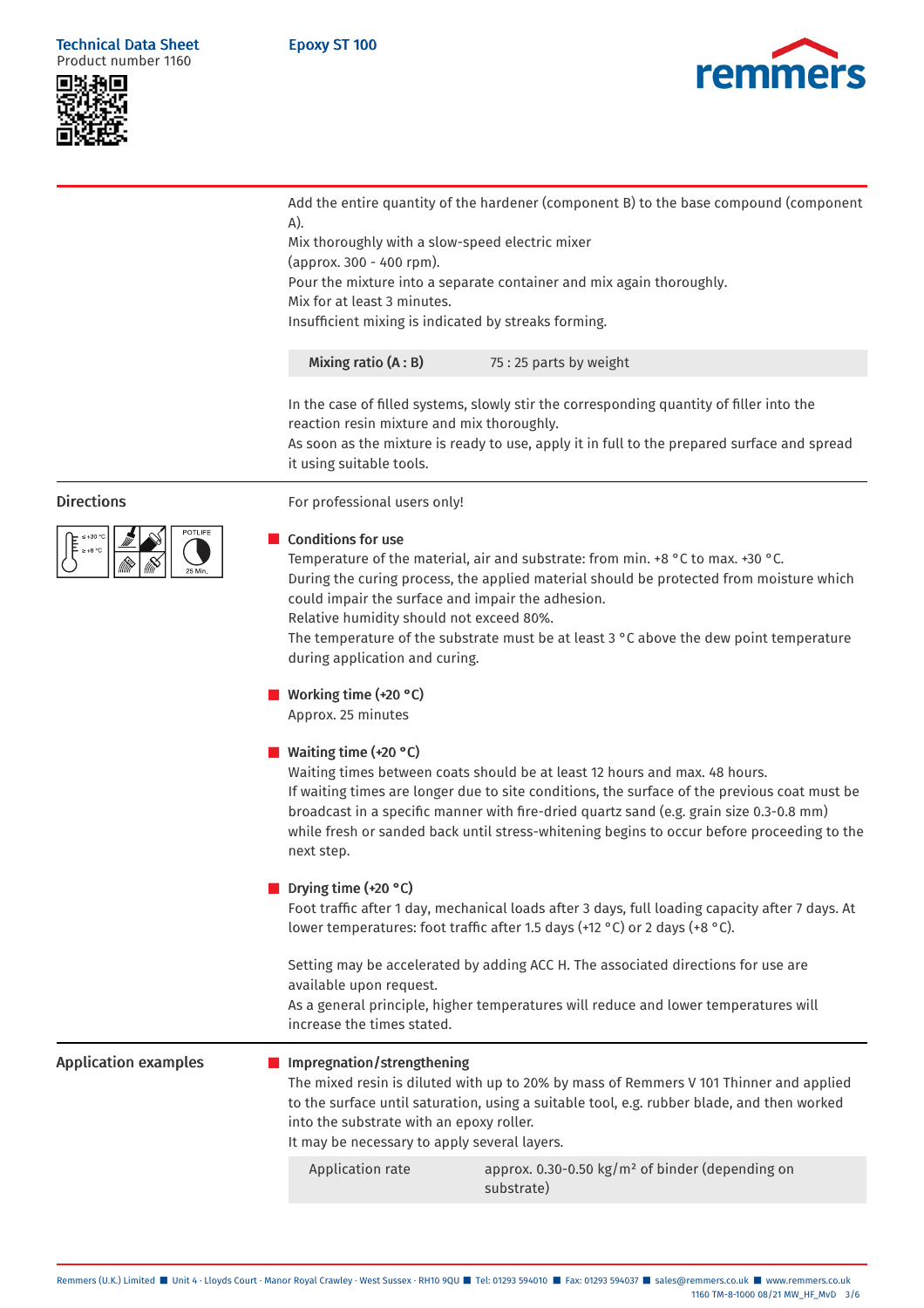



## ■ Priming

Apply the mixed resin generously to the surface. Distribute with a suitable tool, e.g. rubber blade, and work into the substrate with an epoxy roller so that pores in the surface of the substrate are completely filled.

It may be necessary to apply several layers.

Application rate

| approx. 0.30-0.50 $\text{kg/m}^2$ of binder (depending on |
|-----------------------------------------------------------|
| substrate)                                                |

#### ■ Levelling layer/scratch coat

The filled material (up to 1 : 1 parts by weight) is applied to the primed surface and distributed with a suitable trowel. If necessary, roll over with a spiked roller.

| Application rate | per mm layer thickness: approx. 0.85 $kg/m2$ of binder |
|------------------|--------------------------------------------------------|
|                  | and 0.85 kg/m <sup>2</sup> of Selectmix 01/03          |

#### ■ Synthetic resin mortar

The filled material (up to 1 : 10 parts by weight) is distributed with a smoothing trowel and smoothed.

| Application rate | per mm layer thickness: approx. 0.2 kg/m <sup>2</sup> of binder |
|------------------|-----------------------------------------------------------------|
|                  | and 0.2 kg/m <sup>2</sup> of Selectmix 0/10                     |

## ■ Base layer for blinded coatings

The filled material (up to 1 : 1 parts by weight) is applied to the primed surface and distributed with a suitable toothed trowel or toothed rubber blade. If necessary, roll over with a spiked roller.

Then liberally broadcast fire-dried quartz sand over the base layer while it is still fresh. Remove any loose, surplus sand after hardening.

| Application rate | per mm of base layer thickness                |
|------------------|-----------------------------------------------|
|                  | approx. 0.85 $kg/m2$ of binder                |
|                  | and 0.85 kg/m <sup>2</sup> of Selectmix 01/03 |

Notes **Notes Example 3** Unless otherwise specified, all of the values and application rates given above have been determined under laboratory conditions (20 °C). Slight deviations from these values may arise if the product is worked with on site. Primers must always be applied so that all pores are filled; it may therefore be necessary to increase the application rate or to apply a second coat. As mineral substrates have different absorption capacities, impregnated surfaces have a spotted appearance. Not suitable for high-visibility surfaces. When coating continuous surfaces, only use materials with the same batch number as slight differences in colour, gloss and texture may occur. Abrasive mechanical loads leave traces of wear. Epoxy resins are generally not colourfast when exposed to UV light or weather. Observe the corresponding test certificate for OS 8 systems. Further notes on working, system construction and maintenance of the listed products can be found in the latest Technical Data Sheets and the Remmers system recommendations. Tools / Cleaning Smoothing trowel, toothed trowel, toothed squeegee, rubber scraper, epoxy roller, spiked roller, mixing equipment, positive mixer if required More detailed information can be found in the Remmers Tool Programme. Clean tools, equipment and splashed material immediately while fresh with V 101 Thinner.

Take suitable protective and waste disposal measures when cleaning.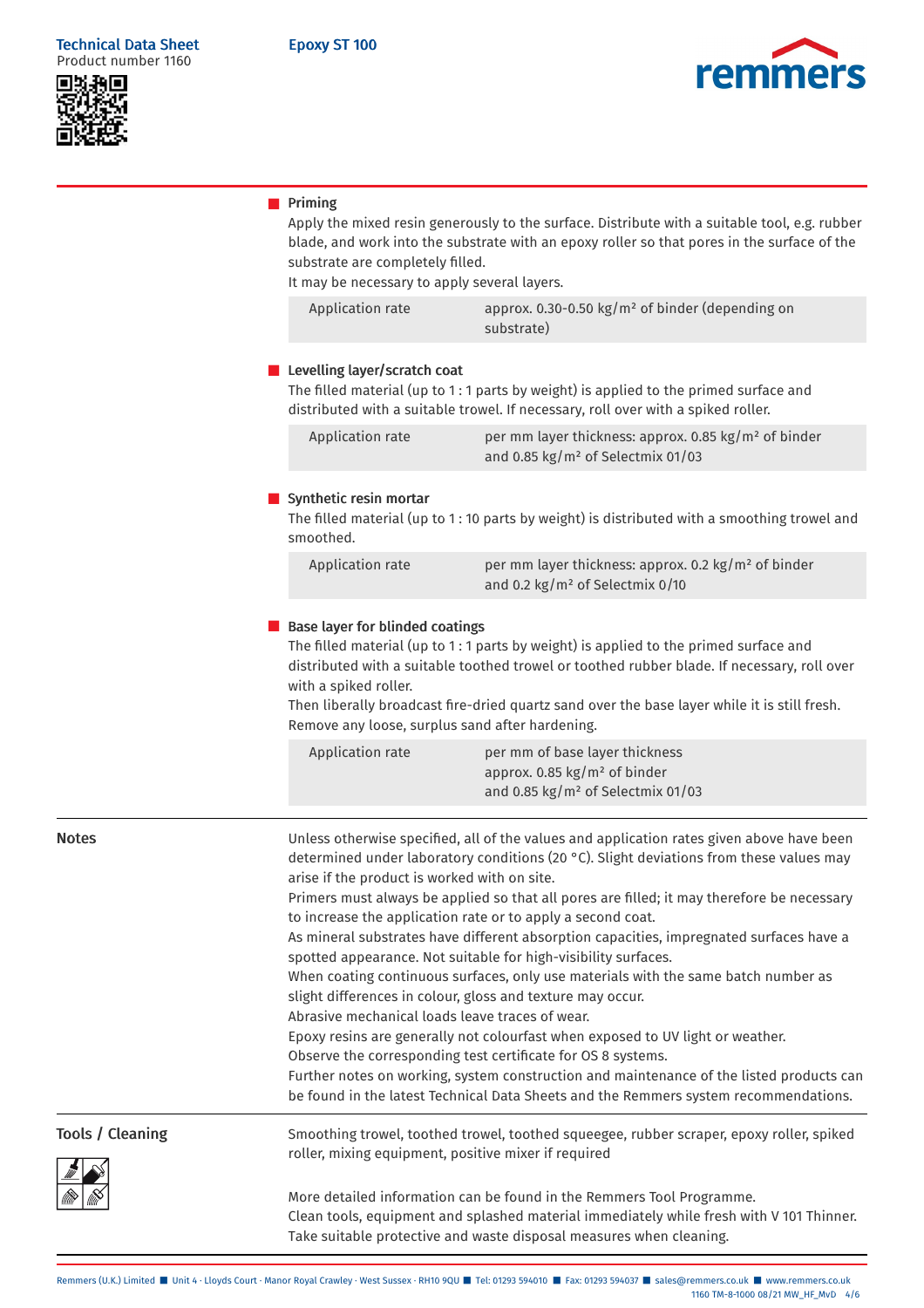Technical Data Sheet Product number 1160

Epoxy ST 100





| Storage / Shelf life                                                                                   | If stored unopened in the original container and kept cool, dry and protected from frost,<br>min. 12 months (component A)/min. 24 months (component B).                                                                                                                                                                                                                       |  |  |
|--------------------------------------------------------------------------------------------------------|-------------------------------------------------------------------------------------------------------------------------------------------------------------------------------------------------------------------------------------------------------------------------------------------------------------------------------------------------------------------------------|--|--|
|                                                                                                        |                                                                                                                                                                                                                                                                                                                                                                               |  |  |
| Safety data / Regulations                                                                              | For professional users only!<br>For further information on the safety aspects of transporting, storing and handling the<br>product and on disposal and environmental matters, please see the current Safety Data<br>Sheet and the brochure entitled "Epoxy Resins in the Construction Industry and the<br>Environment", issued by Deutsche Bauchemie e.V. (2nd edition 2009). |  |  |
| Personal protective<br>equipment                                                                       | This information can be obtained from the current Safety Data Sheets and/or the relevant<br>professional associations.                                                                                                                                                                                                                                                        |  |  |
| Disposal                                                                                               | Larger quantities of leftover product should be disposed of in the original containers in<br>accordance with the applicable regulations. Completely empty, clean containers should be<br>recycled. Do not dispose of together with household waste. Do not allow to enter the<br>sewage system. Do not empty into drains.                                                     |  |  |
| VOC content as per the<br>"Decopaint" Directive<br>(2004/42/EC)<br>VOC<br>2010: 500g/l<br>max.: 500g/l | EU limit value for the product (cat A/j): max. 500 $g/l$ (2010).<br>This product contains < 500 g/l VOC.                                                                                                                                                                                                                                                                      |  |  |
| Declaration of<br>performance                                                                          | <b>Declaration of performance</b>                                                                                                                                                                                                                                                                                                                                             |  |  |